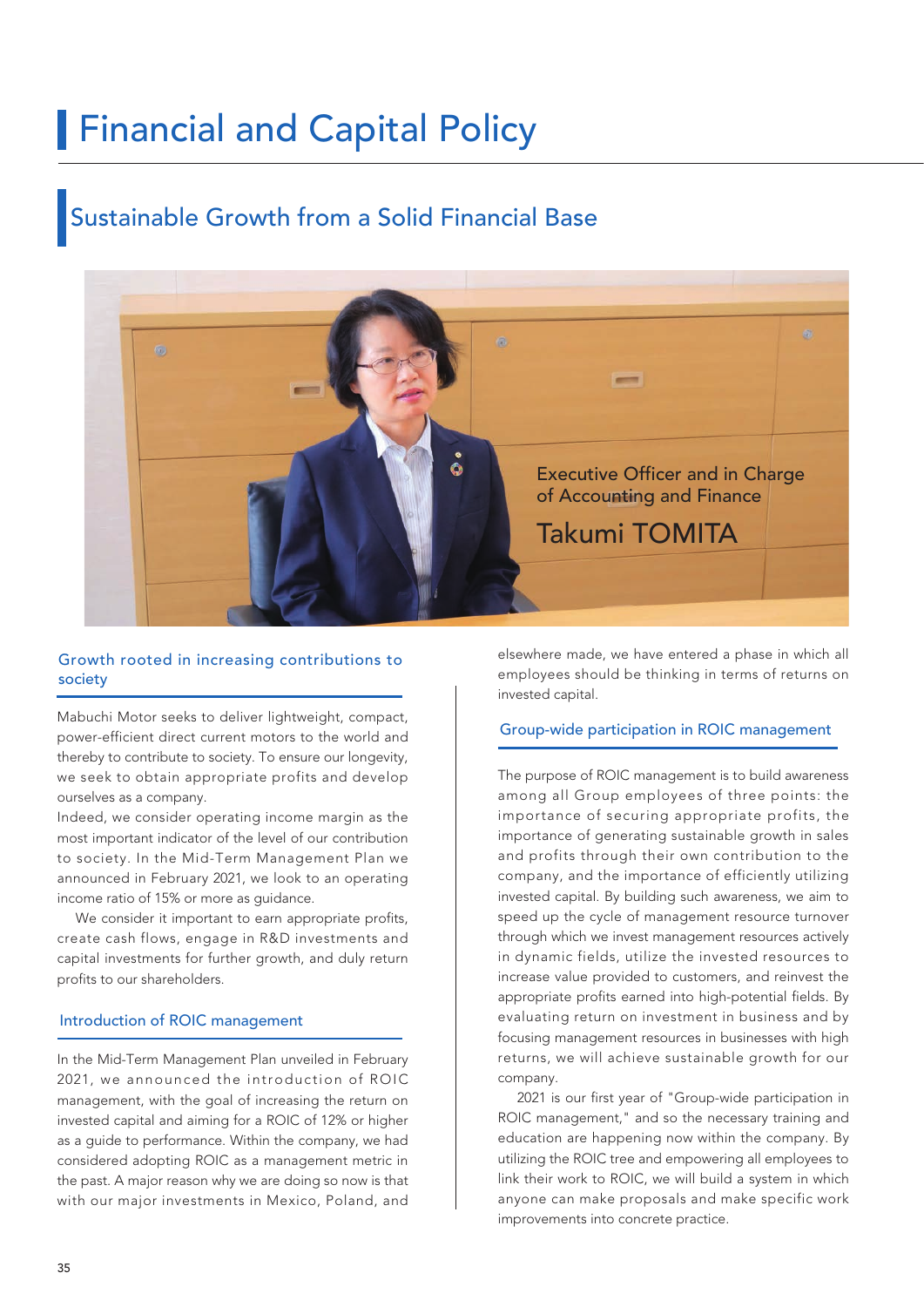

 $ROIC = (Operating profit × (1 - Effective tax rate)) / (Accounts receive value +威 = 1 - 1)$ Non-Current assets (excluding Investment securities) - Accounts payable-trade)

### Growth investment

Mabuchi Motor has been investing in R&D and physical facilities in service to our Management Principle of " Contributing to international society and continuously increasing our contribution."

 In recent years, as part of building out our global five-pole business structure, we have acquired land and buildings in Mexico Mabuchi and Poland Mabuchi and invested in production facilities there to establish a production and supply system in the Americas and



### Europe.

 Although the investment to expand the production and supply system has peaked out, we will continue to invest in production facilities for new products, increased production, labor saving, and more. We will also invest in R&D and IT to strengthen our intellectual and management capital and capabilities. The ROIC perspective will be key to this process.



### Capital Expenditures R&D Expenses and R&D Expenses to Net Sales Ratio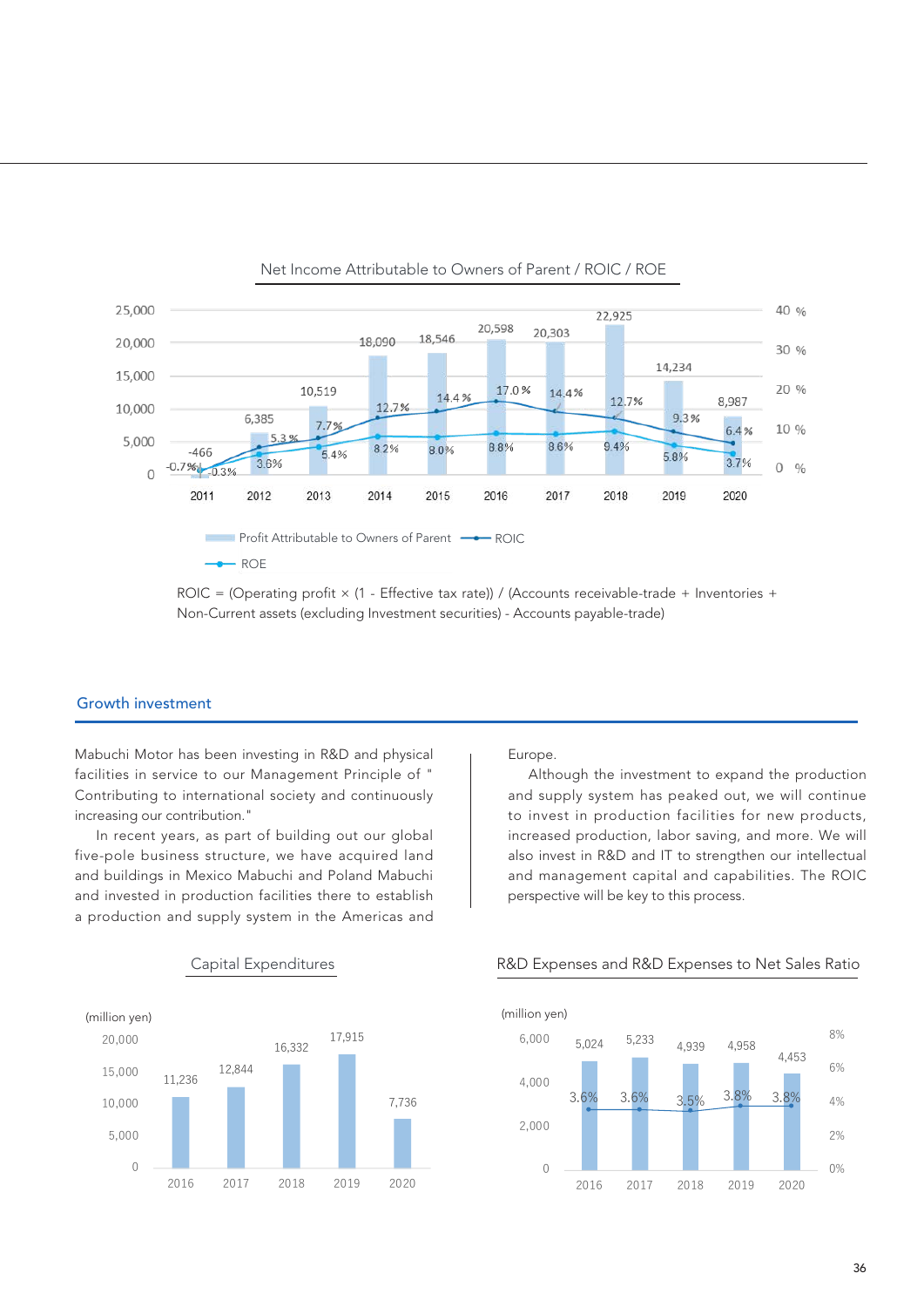# **Financial and Capital Policy**

## Dividend Policy

Our basic policy is to return profits actively to our shareholders in accordance with our business performance, while maintaining financial soundness by using internal reserves to fund research and development and capital investment necessary for the growth and development of our company. Our company's basic policy is to pay dividends from surplus twice a year, an interim dividend and a year-end dividend. The decision-making bodies for these dividends are the General Meeting of Shareholders for the year-end dividend and the Board of Directors for the interim dividend.

 Under this basic policy, our company has adopted the "Standard of Hybrid Dividend" as the formula for calculating dividend amounts, in which our company continuously pays an annual ordinary dividend of 30 yen per share. The ordinary dividend is a stable dividend for the long term, except when the company's performance is significantly sluggish due to a sudden deterioration in the business environment. The company also pays a special dividend of 30% of consolidated net income per share as a result of its business activities. Special Devidend



For dividends in 2019 and 2020, we set a dividend of 135 yen per share, regardless of consolidated net income, as a limited-time measure in consideration of the short-term uncertainty in the business environment. For dividends in 2021, we will discontinue these special measures and make adjustments aimed at a return to the criteria described further above. Specifically, in the event that the dividend amount based on those criteria is less than 135 yen, we will adjust the amount upward by half of the difference. This is a transitional measure to return to criteria-based calculation while we look ahead to performance recovery in the medium term.

# Financial Stability: Our Approach

In 2020, some companies have faced tight cash flow and severe financial conditions due to sudden changes in the business environment following the spread of the COVID-19 starting in early 2020.

 Looking back over the past decade, we see that the world has faced several emergencies, and it has become increasingly important for corporate management to be prepared for situations that may hinder stable management. On the other hand, recently "Public Interest Capitalism," which takes into account social issues such as the environment, inequality, and human rights, and values all stakeholders, has been in the spotlight.

We have always believed that companies are public institutions and must endure to fulfill their duty of contribution to society and we have reserves to serve a stable financial foundation. More specifically, our approach rests on two observations;

- 1. The business environment changes drastically:
- A company should survive even under drastic changes in the environment.
- 2. Companies have a duty to set aside reserves necessary for institutional survival:

 A company should have the necessary funds to survive even under risk and to seize growth opportunities.

### Necessary Funds

Necessary funds to be reserved will increase according to the business growth, we rationally calculate the amounts of necessary funds.

99.5%

0% 20% 40% 60% 80% 100%

### Contingency measures for growth

- Capital investment: Reserves to ensure continuity in capital and R&D investment
- M&A: Reserves to finance M&A activities that are necessary for investing in growth opportunities

### Large-scale risk contingency measures

- Operating funds: Working capital to prepare for the realization of a large, systemic risk
- Job security: Reserves to secure our ability to retain employees
- Dividends: Reserves to secure our ability to continue paying dividends based on a hybrid dividend policy, even if a risk event occurs

### Contingency measures to address rapid market changes

- Risk of commodity price hikes: Reserves to secure our ability to procure market-sensitive commodities for the medium to long term by means of futures trading or other activities
- Foreign exchange risk: Reserves to maintain stability in the face of severe foreign exchange disruptions

### Claim-related contingency measures

- Handling claims and disputes: Because the ratio of automotive appliance products in our sales is high, we keep reserves to prepare for claim-related risk